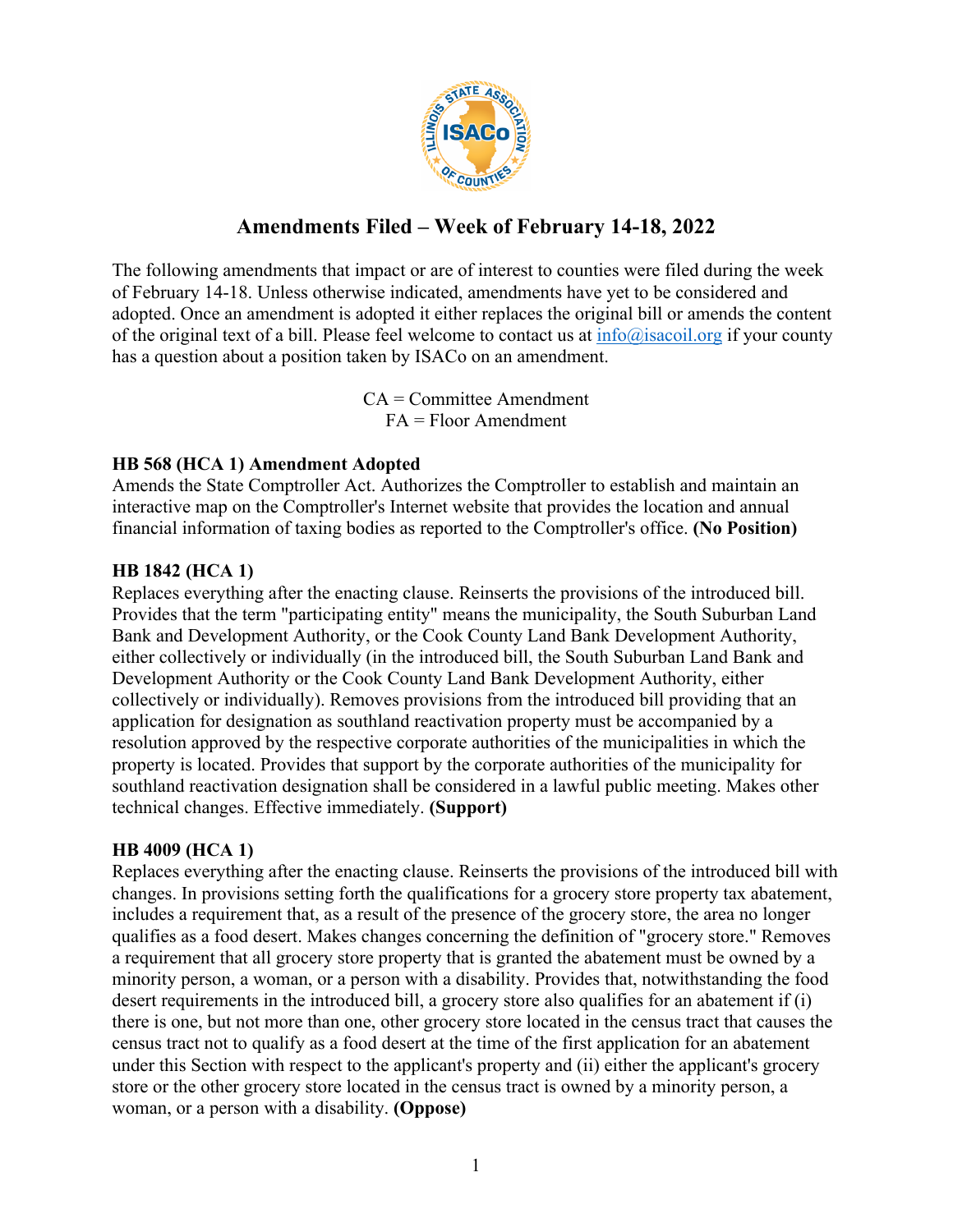#### **HB 4179 (HCA 1) Amendment Adopted**

Replaces everything after the enacting clause. Amends the Employment Article of the Illinois Human Rights Act. Defines "family responsibilities" as an employee's actual or perceived provision of personal care to a family member. Provides that it is a civil rights violation for: any employer to refuse to hire, to segregate, to engage in harassment, or to act with respect to recruitment, hiring, promotion, renewal of employment, selection for training or apprenticeship, discharge, discipline, tenure or terms, privileges or conditions of employment on the basis of family responsibilities; any employment agency to fail or refuse to classify properly, accept applications and register for employment referral or apprenticeship referral, refer for employment, or refer for apprenticeship on the basis of family responsibilities; and any labor organization to limit, segregate or classify its membership, or to limit employment opportunities, selection and training for apprenticeship in any trade or craft, or otherwise to take, or fail to take, any action which affects adversely any person's status as an employee or as an applicant for employment or as an apprentice, or as an applicant for apprenticeships, or wages, tenure, hours of employment or apprenticeship conditions on the basis of family responsibilities. Provides that the right to be free of family responsibilities discrimination is in addition to any other rights or remedies afforded by contract or under other provisions of law. **(No Position)**

### **HB 4203 (HCA 1) Amendment Adopted**

Replaces everything after the enacting clause. Creates the Elimination of Racially Derogatory Language Act. Provides that no public body may display any racially derogatory language, including racial slurs, within its building, on its property, or at a public meeting at any time. **(No Position)**

#### **HB 4295 (HCA 3)**

Replaces everything after the enacting clause. Reinserts the provisions of the introduced bill with the following changes: Includes specified requirements that must be met as lead service lines are replaced in accordance with the provisions of the amendatory Act. Requires specified adequate documentation verifying compliance with a variance under the provisions of the amendatory Act to be maintained and made available upon request to the Department of Public Health or the local plumbing authority having jurisdiction. Provides that the amendatory provisions are applicable: (i) where there have been no detections of E. coli in any drinking water sample collected from the property's plumbing system within the 10-year period prior to the service line replacement; and (ii) if water service is above a building sewer. Provides that if a building sewer runs above water service, then the Illinois Plumbing Code, rather than the amendatory provisions, shall apply. Makes other changes. Effective immediately. **(No Position)**

## **HB 4296 (HCA 1) Amendment Adopted**

Replaces language concerning the property of the Cook County Forest Preserve District with language providing that a concealed carry licensee shall not knowingly carry a firearm on any adventure course or zipline, aquatic center, campground, equestrian center, nature center grounds, picnic grove, playground, sledding hill, sledding hill grounds, and any parking area of any of the aforementioned under the control of the Cook County Forest Preserve District, and any public or private gathering or special event conducted on property that requires the issuance of a permit by the Cook County Forest Preserve District. **(Support)**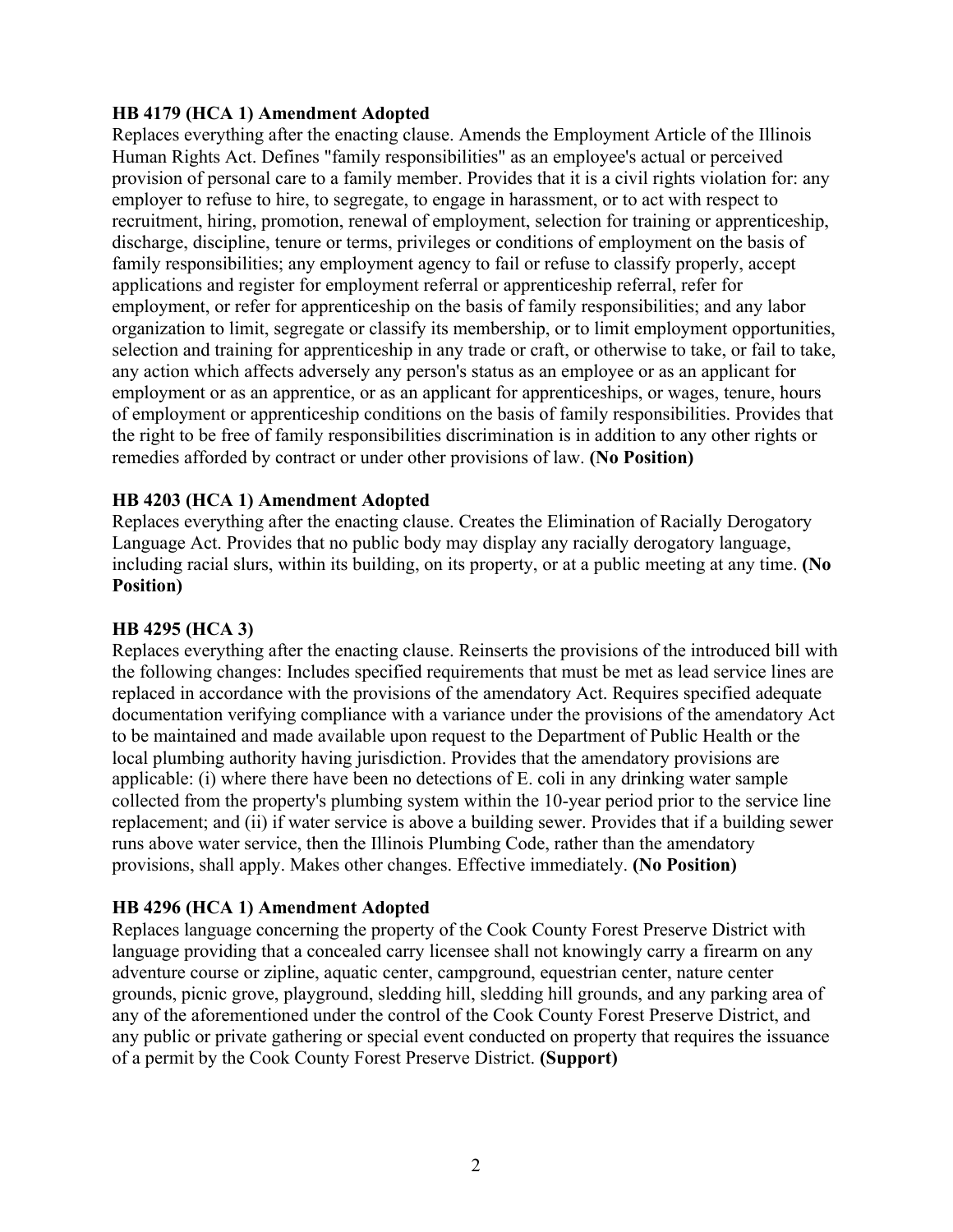## **HB 4374 (HCA 1)**

Creates the Vacancy Fraud Act. Provides that, on or after January 1, 2023, any owner of real property located in a county with 3,000,000 or more inhabitants may file a written vacancy fraud complaint alleging that: (i) certain real property in that county has received a decrease in assessed value, a decrease in market value, or an abatement of taxes because the property is vacant; and (ii) the owner of that vacant property is not actively attempting to sell or lease the property or actively attempting to alter or modify the property to prepare it for sale or lease. Sets forth factors for determining vacancy fraud. Provides that the owner of the vacant property may be subject to the following penalties: (1) the payment of 3 times the amount of back taxes owed for any vacancy reduction the subject property received for the period in which the subject property received the reduction but was found to have engaged vacancy fraud; and (2) the payment of interest on any back taxes. Effective immediately. **(Support)**

### **HB 4414 (HCA 1)**

Replaces everything after the enacting clause with the provisions of the introduced bill, and makes the following changes: Includes Champaign, Macon, Morgan, Peoria, and Sangamon counties among the counties in which the Illinois State Police, the Department of Transportation, and the Toll Highway Authority shall increase the amount of expressway and highway cameras. Deletes language providing that any funds needed to conduct the program shall be included in requests for qualification processes. Provides that any funds needed to conduct the program for use on expressways under the jurisdiction of the Illinois State Toll Highway Authority shall be paid for by funds from the Illinois State Tollway Highway Authority. **(No Position)**

### **HB 4785 (HCA 1)**

Provides that all general taxes levied by the board of any forest preserve district shall be levied by general categories after the first Monday in October and by the first Monday in December annually (rather than annually in the introduced bill) for all fiscal years in the same manner as taxes are levied for city and village purposes. **(Support)**

#### **HB 5254 (HCA 1)**

Replaces everything after the enacting clause with the provisions of the introduced bill with the following changes. Provides that a group or individual policy of accident and health insurance or a managed care plan that is amended, delivered, issued, or renewed on or after January 1, 2024 (rather than the effective date of the amendatory Act) shall provide coverage for medically necessary hormone therapy treatment to treat menopause that has been induced by a hysterectomy. Removes provisions amending the Limited Health Service Organization Act. **(No Position)**

## **HB 5318 (HCA 1)**

Replaces everything after the enacting clause with the provisions of the introduced bill with the following changes. Provides that a group policy of accident and health insurance that provides coverage for hospital or medical treatment or services for illness on an expense-incurred basis and is amended, delivered, issued, or renewed after January 1, 2024 (rather than the effective date of the amendatory Act) shall provide coverage, without imposing a deductible, coinsurance, copayment, or any other cost-sharing requirement, for specified methods of cancer testing. Specifies that the provisions do not apply to coverage of prostate cancer screenings to the extent such coverage would disqualify a high-deductible health plan from eligibility for a health savings account under the Internal Revenue Code. Defines "prostate cancer screening" to include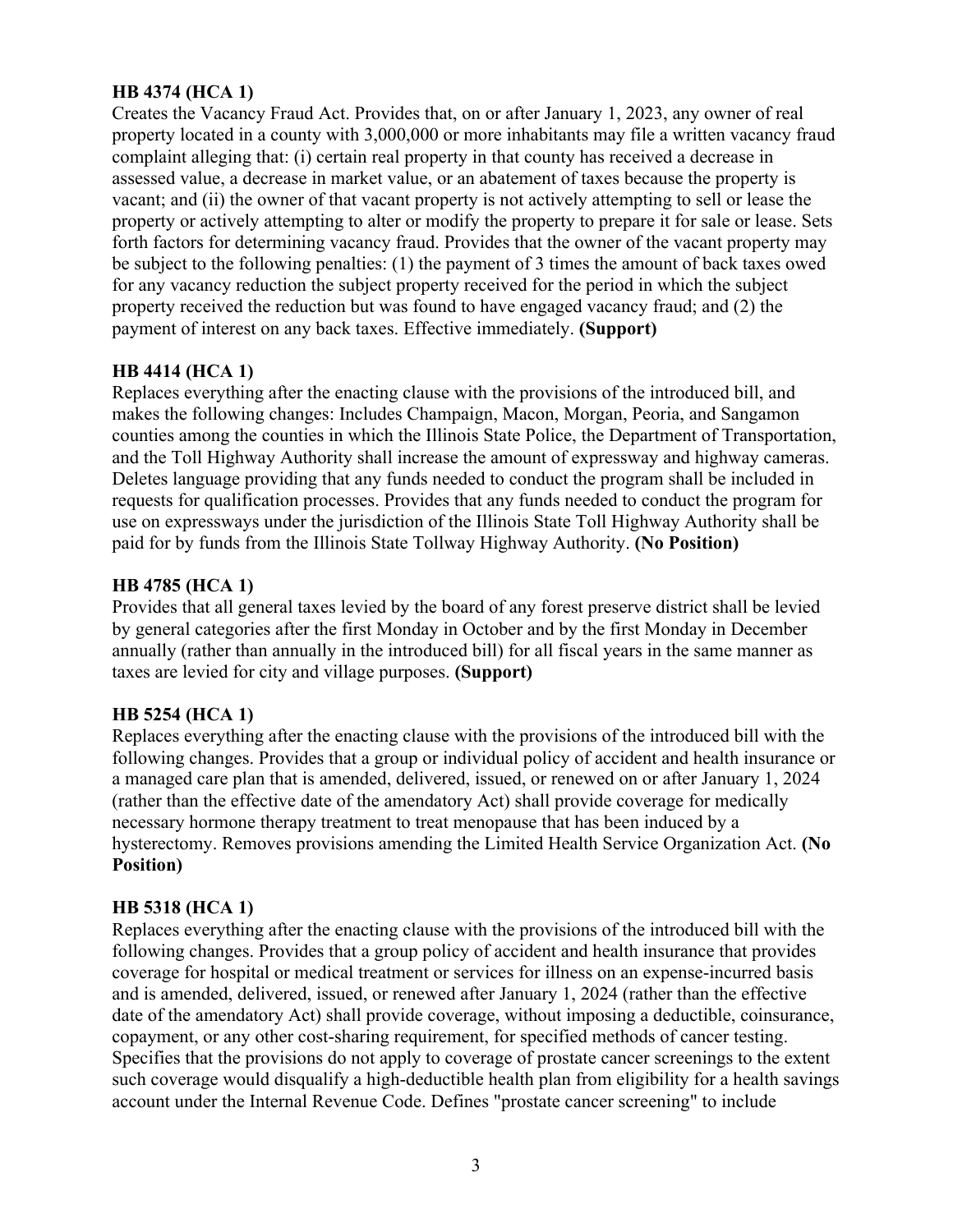medically necessary subsequent follow-up testing as directed by a health care provider (rather than subsequent follow-up testing as directed by a health care provider). **(No Position)**

## **HB 5419 (HCA 1)**

Amends the Counties Code. Provides that, if a State's Attorney becomes aware of a murder of a child 13 years of age or younger that may be prosecutable under federal law, the State's Attorney shall notify the applicable United States Attorney. Provides that each State's Attorney shall develop a written policy for his or her office relating to the factors necessary and process for the State's Attorney to notify a United States Attorney under the provisions. **(No Position)**

## **HB 5532 (HCA 1)**

Replaces everything after the enacting clause. Reinserts the provisions of the introduced bill with changes. Adds the South Suburban Land Bank and Development Authority and the Northern Illinois Land Bank Authority to the list of entities whose property is exempt if it is held for future development. Makes a conforming change concerning final decisions of the board of review. Makes various formatting changes. Effective immediately. **(Support)**

### **HB 5588 (HCA 1)**

Provides that provisions of the introduced bill requiring the clerk of the court to send notice of a continued court date by e-mail and text message apply only if the clerk of the court elects to establish a system to send text, email, and telephone notifications. **(No Position)**

## **SB 1016 (SFA 1)**

Replaces everything after the enacting clause. Amends the Water Commission Act of 1985. Defines "territorial municipality". Provides that the chairperson of a water commission shall be a resident of the home county for chairperson appointments made after the effective date of the amendatory Act. Provides that, upon receipt of water by any territorial municipality, one commissioner from a territorial municipality shall be appointed by the chairperson of the county board of the home county with the advice and consent of the county board and one commissioner from a territorial municipality shall be appointed by the majority vote of the mayors of those territorial municipalities. Makes conforming changes. **(No Position)**

## **SB 1435 (SFA 1)**

Replaces everything after the enacting clause. Amends the Hospital Licensing Act. In provisions regarding a hospital in multiple locations operating under a single license, provides that, at the time of the application to operate under a single license, a hospital located in a county with fewer than 125,000 inhabitants may apply to the Department of Public Health for approval to conduct its operations from more than one location within contiguous counties in which both facilities are located, provided that the second county has fewer than 35,000 inhabitants. Effective immediately. **(No Position)**

#### **SB 1633 (SFA 4)**

Replaces everything after the enacting clause. Amends the Nursing Home Care Act. Provides that residents shall have the right to be treated with courtesy and respect for their individuality by employees or persons providing medical services or care and shall have their human and civil rights maintained in all aspects of medical care. Provides that residents shall not perform labor or services for a facility unless those activities are included for therapeutic purposes and appropriately goal-related in the resident's individual medical record. Provides that every facility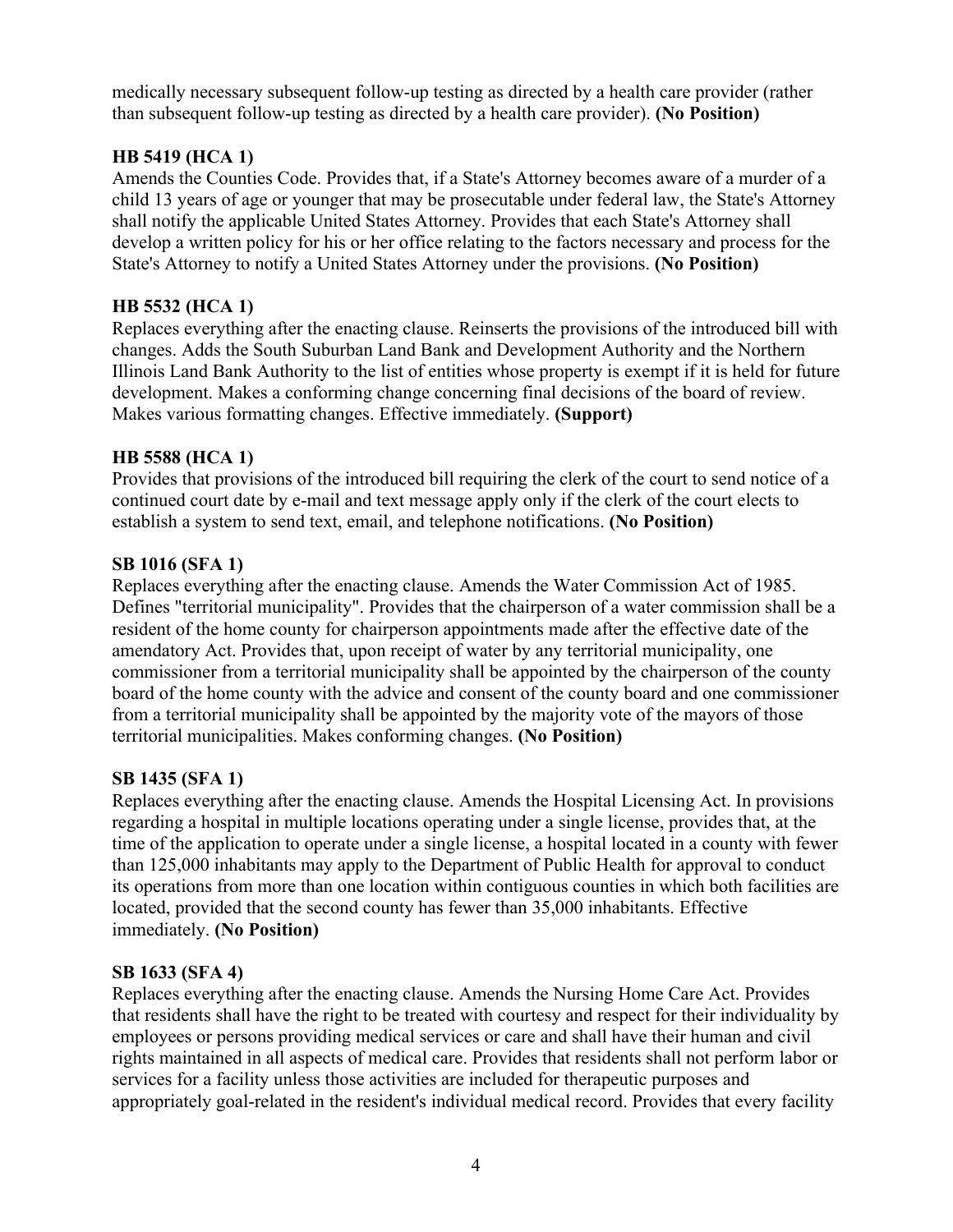shall have a written internal grievance procedure that, at a minimum: (1) sets forth the process to be followed; (2) specifies time limits, including time limits for facility response; (3) informs residents of their right to have the assistance of an advocate; (4) requires a written response to written grievances; (5) provides for a timely response by an impartial decision maker if the grievance is not otherwise resolved; (6) requires the facility to follow applicable State and federal requirements for responding to and reporting any grievance alleging potential abuse, neglect, misappropriation of resident property, or exploitation; and (7) requires the facility to keep a copy of all grievances, responses, and outcomes for 3 years and provide the information to the Department of Public Health upon request. Makes other changes. **(No Position)**

## **SB 2298 (SFA 2)**

In the Property Tax Extension Limitation Law in the Property Tax Code, removed language providing that, for levy year 2022 and thereafter, the denominator of the limiting rate shall not include the recovered tax increment value but shall include 50% of the value of new property. In the Tax Increment Allocation Redevelopment Act in the Illinois Municipal Code: removes a change to the number of factors needed for a vacant parcel to be considered a "blighted area"; in a factor allowing an area that is not a "blighted area" to become a "blighted area" because of lack of community planning, provides that the factor applies when development of the proposed redevelopment project area occurred prior to the adoption by the municipality of a comprehensive or other community plan (rather than occurred prior to the adoption by the municipality of a comprehensive or other community plan or that the plan was not followed at the time of the area's development); adds provisions relating to a member of the joint review board unreasonably withholding support from the creation and of a redevelopment project area and modification to a redevelopment project area during the redevelopment project area adoption process; and provides that each township highway commissioner on a joint review board is a nonvoting member of the board. **(No Position)**

## **SB 2912 (SFA 1)**

Provides that at least one employee in the public works department shall be a certified registered professional engineer or hold a degree in engineering from an accredited institution of higher learning. **(No Position – Support Underlying Bill)**

## **SB 2969 (SFA 1)**

Replaces everything after the enacting clause with the provisions of the introduced bill with the following changes. Provides that a group or individual policy of accident and health insurance or a managed care plan that is amended, delivered, issued, or renewed on or after January 1, 2024 (rather than 2023) shall provide coverage for medically necessary continuous glucose monitors for individuals who are diagnosed with type 1 or type 2 diabetes and require insulin for the management of their diabetes (rather than provide coverage for continuous glucose monitors). **(No Position)**

## **SB 3023 (SFA 1)**

Replaces everything after the enacting clause with the provisions of the introduced bill with the following changes. Provides that the Department of Public Health shall not approve sexual assault treatment plans for more than 6 federally qualified health centers, which must be located in geographically diverse areas of the State. Provides that specified requirements apply to approved federally qualified health centers. Includes additional information that must be posted on signage at each public entrance to an approved federally qualified health center if it is not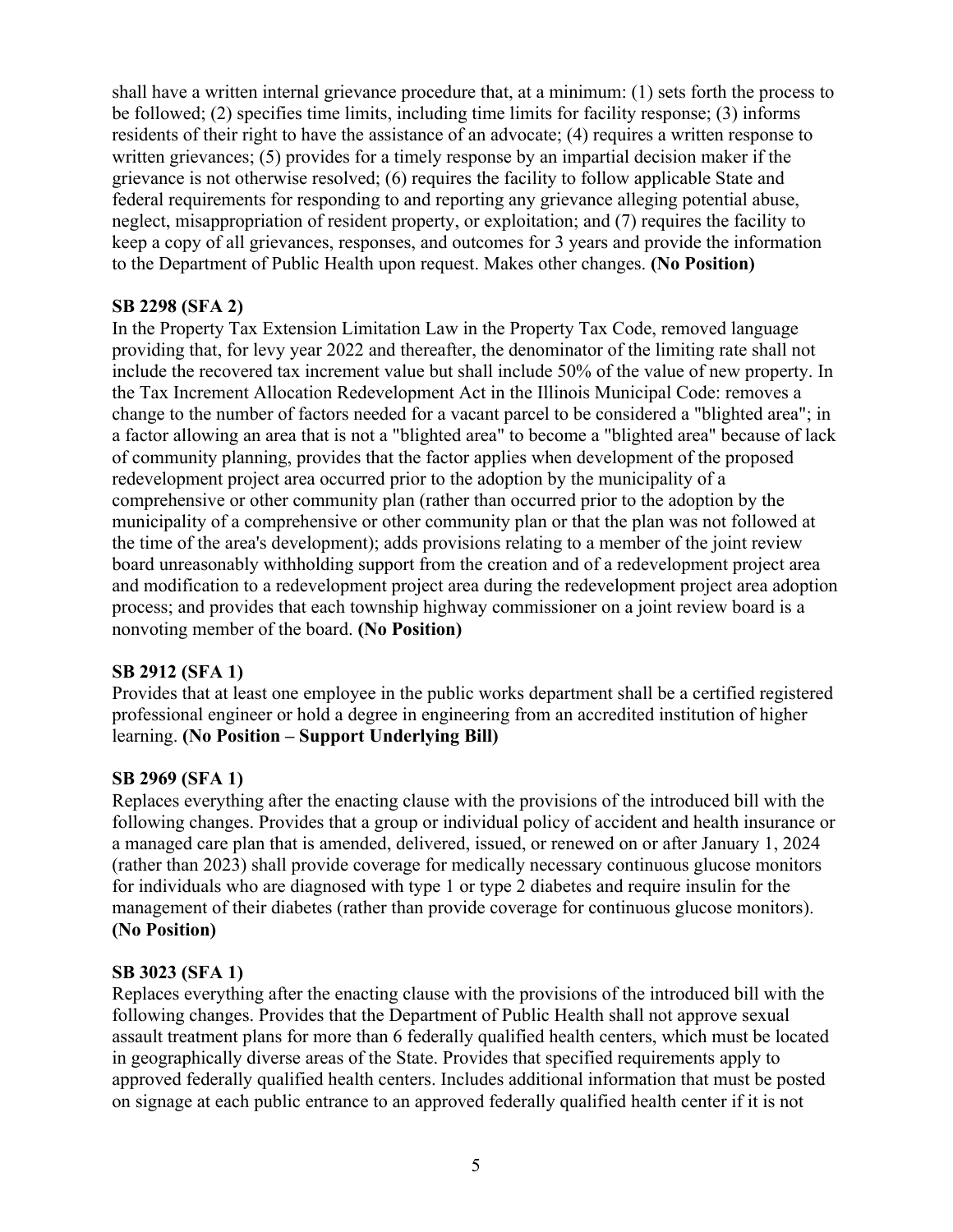open 24 hours a day, 7 days a week. Prohibits approved federally qualified health centers from billing sexual assault survivors directly for certain services. Provides that, notwithstanding any other provision of law, a sexual assault survivor who is not the subscriber or primary policyholder of the sexual assault survivor's insurance policy may opt out of billing the sexual assault survivor's private insurance provider. Provides that if the sexual assault survivor opts out of billing the sexual assault survivor's private insurance provider, then the bill for medical forensic services shall be sent to the Department of Healthcare and Family Services' Sexual Assault Emergency Treatment Program for reimbursement for the services provided to the sexual assault survivor. Adds a member to the Sexual Assault Medical Forensic Services Implementation Task Force. Requires the Task Force's report to the General Assembly to be submitted by January 1, 2024 (rather than January 1, 2023) and to include additional specified information. Provides that the provisions regarding the Task Force are repealed on January 1, 2025 (rather than January 1, 2024). **(No Position)**

## **SB 3120 (SFA 2)**

In provisions concerning bereavement leave, provides that all employees shall be entitled to use bereavement leave to be absent from work due to a diagnosis that negatively impacts (rather than impacts) pregnancy or fertility. Provides that an employer may, but is not required to, require (rather than an employer may require) reasonable documentation. Removes language that provides that specified provisions shall not be interpreted to require any employer to require any kind of documentation for an employee to exercise rights under the Act. **(No Position)**

## **SB 3120 (SFA 3)**

Replaces everything after the enacting clause. Amends the Child Bereavement Leave Act. Changes the name of the Act to the Family Bereavement Leave Act. Provides that all employees shall be entitled to use a maximum of 2 weeks (10 work days) of unpaid bereavement leave to be absent from work due to (i) a miscarriage; (ii) an unsuccessful round of intrauterine insemination or of an assisted reproductive technology procedure; (iii) a failed adoption match or an adoption that is not finalized because it is contested by another party; (iv) a failed surrogacy agreement; (v) a diagnosis that negatively impacts pregnancy or fertility; or (vi) a stillbirth. Provides that the employer may not require that the employee identify which category of event the leave pertains to as a condition of exercising rights under the Act. Changes references from "child" to "covered family members". Defines terms. **(No Position)**

## **SB 3146 (SFA 2)**

In provisions concerning civil penalties, provides that any employer who violates specified provisions of the Act shall be subject to a civil penalty. Provides that for an employer with fewer than 25 employees, the civil penalty shall not exceed \$250 per offense, payable to the Department of Labor, and damages of up to \$250 per offense, payable to the employee or employees affected. Provides that for an employer with 25 or more employees, the civil penalty shall not exceed \$500 per offense, payable to the Department, and damages of up to \$500 per offense, payable to the employee or employees affected. Provides that an offense under the Act shall be determined on an individual basis for each employee whose rights are violated. **(No Position)**

## **SB 3460 (SFA 2) Amendment Adopted**

Replaces everything after the enacting clause. Reinserts the provisions of the Senate Amendment No. 1 with the following changes: Provides that the county board shall petition the court for the